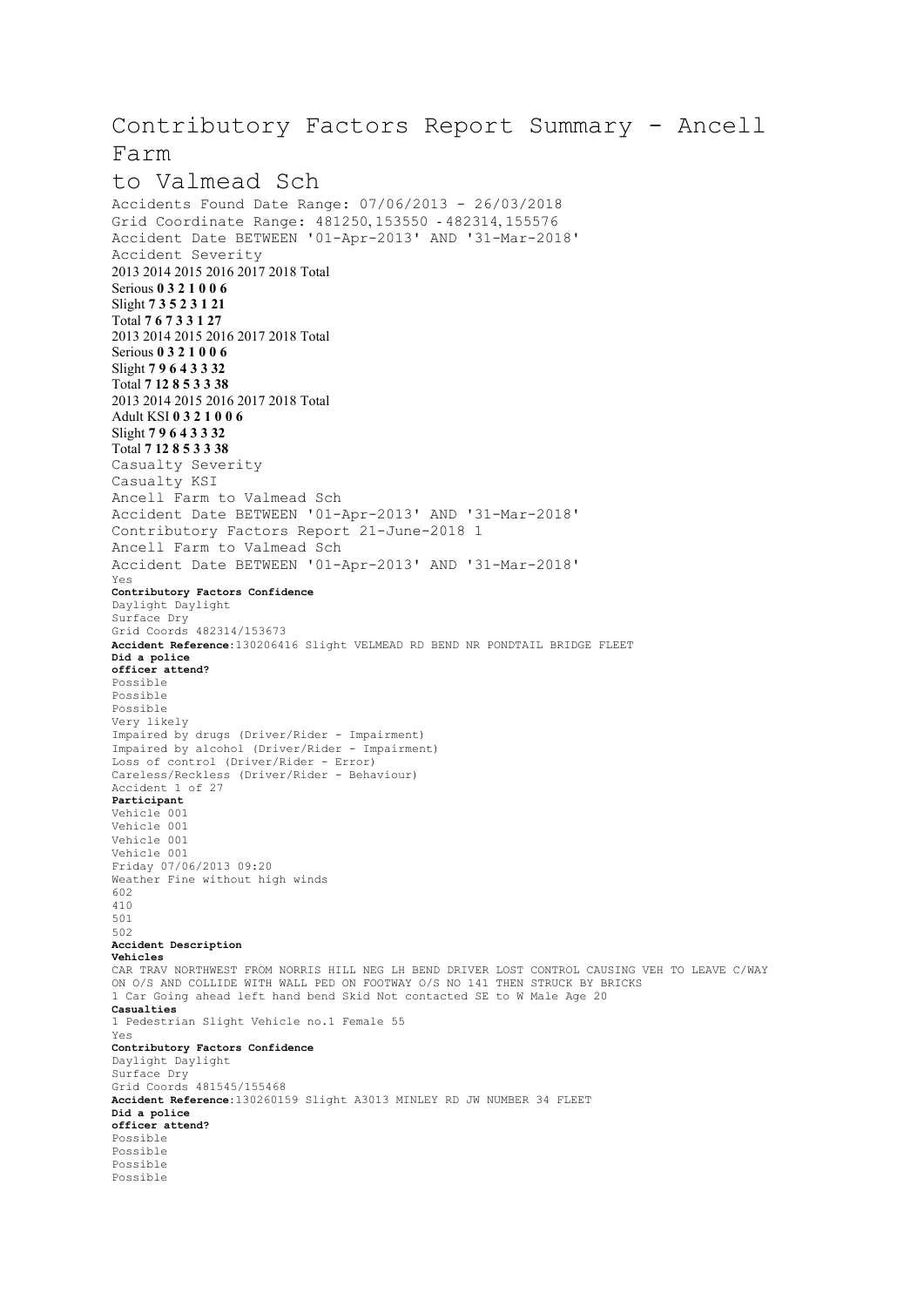```
Driver using mobile phone (Driver/Rider - Impairment)
Following too close (Driver/Rider - Injudicious)
Following too close (Driver/Rider - Injudicious)
Exceeding speed limit (Driver/Rider - Injudicious)
Accident 2 of 27
Participant
Vehicle 003
Vehicle 003
Vehicle 002
Vehicle 002
Sunday 14/07/2013 19:55
Weather Fine without high winds
306
308
308
508
Accident Description
Vehicles
CAR3 TRAV NORTH A3013 MINLEY RD FAILED TO STOP AND COLLIDES WITH REAR OF CAR2 IN FRONT PUSHING
IT INTO REAR OF CAR1 WAITING TO TURN RIGHT INTO NUMBER 34.
1 Car Waiting to turn right No skid Negative S to N Female Age 42
2 Car Stopping No skid Negative S to N Female Age 45
3 Car Going ahead other No skid Negative S to N Female Age 63
Casualties
1 Passenger Slight Vehicle no.2 Male 16
Contributory Factors Report 21-June-2018 2
Ancell Farm to Valmead Sch
Accident Date BETWEEN '01-Apr-2013' AND '31-Mar-2018'
No - reported
'over the
counter'
Contributory Factors Confidence
Daylight Daylight
Surface Dry
Grid Coords 481565/155566
Accident Reference:130275005 Slight A3013/B3013 MINLEY RD RBT JW A3013 W/BOUND APPROACH
FLEET
Did a police
officer attend?
Failed to look properly (Driver/Rider - Error) Very likely
Accident 3 of 27
Participant
Vehicle 001
Tuesday 23/07/2013 20:15
Weather Unknown
405
Accident Description
Vehicles
VAN1 TRAV WEST A3013 COVE RD FAILED TO GIVE WAY AND ENTERED RBT COLLIDING WITH P/C2 TRAV SOUTH
FROM B3013 MINLEY RD ALREADY ON RBT.
1 Van/Goods < 3.5t Going ahead other No skid Not contacted E to W Male Age -1
2 Pedal Cycle Going ahead other No skid Not applicable N to S Male Age 50
Casualties
1 Driver or Rider Slight Vehicle no.2 Male 50
Yes
Contributory Factors Confidence
Daylight Daylight
Surface Dry
Grid Coords 482076/155453
Accident Reference:130311665 Slight A3013 ANCELLS RD RBT A3013 COVE RD EXIT FLEET
Did a police
officer attend?
Possible
Very likely
Very likely
Very likely
Inexperienced or learner driver/rider (Driver/Rider - Behaviour)
Loss of control (Driver/Rider - Error)
Poor turn or manoeuvre (Driver/Rider - Error)
Slippery road due to weather (Road Environment Contrib)
Accident 4 of 27
Participant
Vehicle 001
Vehicle 001
Vehicle 001
Vehicle 001
Sunday 18/08/2013 17:00
Weather Fine without high winds
103
403
410
605
```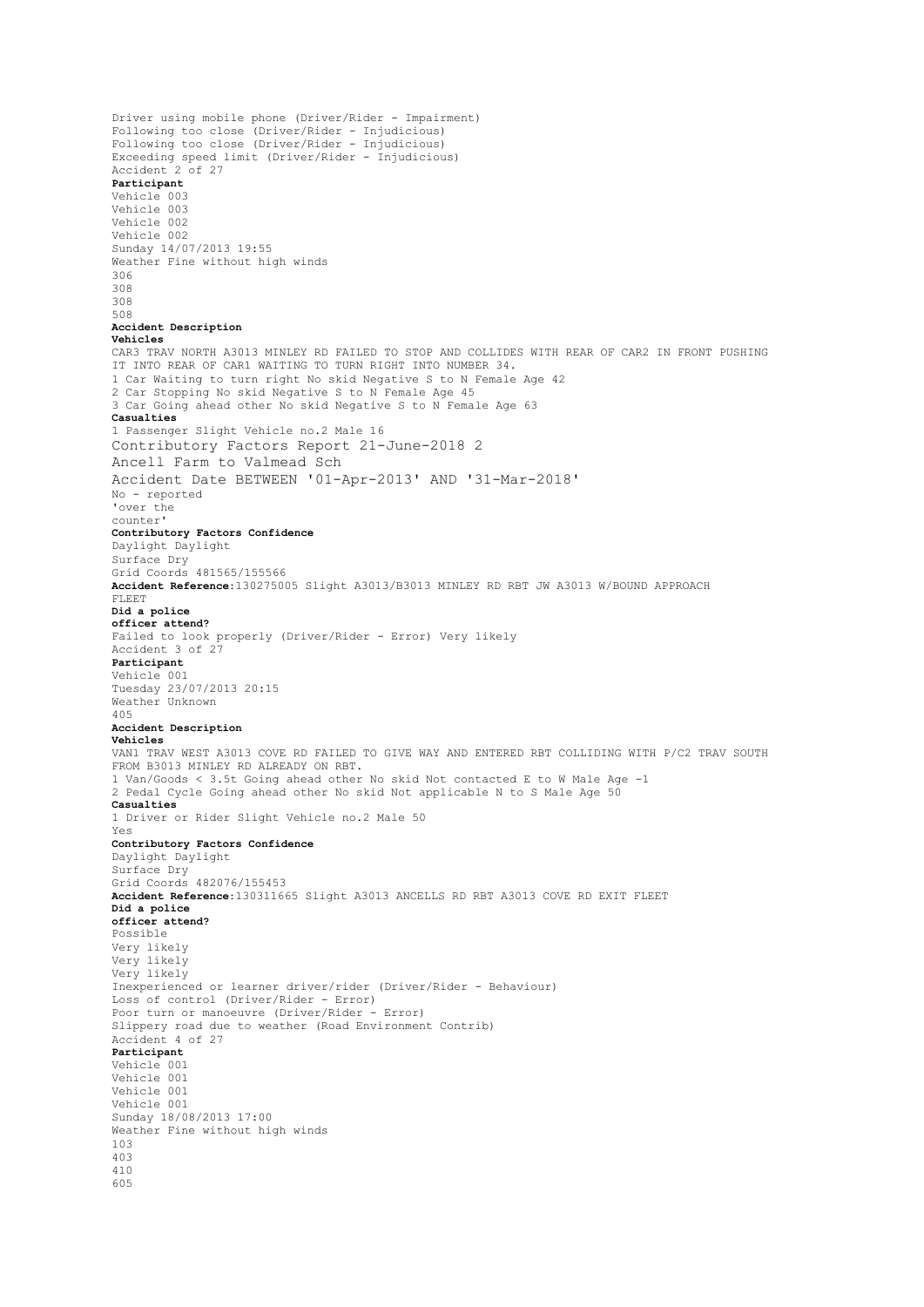**Accident Description Vehicles** CAR1 TRAV WEST AROUND A3013 COVE ROAD ROUNDABOUT LOST CONTROL ON DAMP ROAD SURFACE CAUSING RIDER TO FALL FROM VEHICLE 1 M/cycle 50 - 125cc Turning right Skid Negative N to W Male Age 42 **Casualties** 1 Driver or Rider Slight Vehicle no.1 Male 42 Contributory Factors Report 21-June-2018 3 Ancell Farm to Valmead Sch Accident Date BETWEEN '01-Apr-2013' AND '31-Mar-2018' Yes **Contributory Factors Confidence** Daylight Daylight Surface Dry Grid Coords 482068/155482 **Accident Reference:**130318602 Slight A3013 COVE RD RBT ANCELLS RD EXIT FLEET **Did a police officer attend?** Loss of control (Driver/Rider - Error) Very likely Accident 5 of 27 **Participant** Vehicle 001 Friday 23/08/2013 13:48 Weather Fine without high winds 410 **Accident Description Vehicles** CAR1 TRAV NORTH ALONG ANCELLS ROAD HAVING TURNED LEFT ROUNDABOUT WHEN DRIVER MISJUDGED THE SPEED LOST CONTROL LEFT ROAD TO NEARSIDE HITTING LAMPOST 1 Car Going ahead other No skid Not requested SW to NE Female Age 27 **Casualties** 1 Driver or Rider Slight Vehicle no.1 Female 27 No - reported 'over the counter' **Contributory Factors Confidence** Daylight Daylight Surface Dry Grid Coords 482143/153871 **Accident Reference:**130437247 Slight B3010 KINGS RD JW GUILDFORD RD FLEET **Did a police officer attend?** Possible Very likely Careless/Reckless (Driver/Rider - Behaviour) Poor turn or manoeuvre (Driver/Rider - Error) Accident 6 of 27 **Participant** Vehicle 002 Vehicle 002 Tuesday 19/11/2013 10:20 Weather Fine without high winds 403 602 **Accident Description Vehicles** CAR2 TRAV SE B3010 KINGS RD PASSED GUILDFORD RD PERFORMED U TURN COLLIDING WITH M/C1 TRAV NW B3010 KINGS RD CAR2 FAILED TO STOP 1 M/cycle > 500cc Going ahead other No skid Not contacted SE to NW Male Age 53 2 Car U Turn No skid Not traced Age -1 Not contacted NW to NW **Casualties** 1 Driver or Rider Slight Vehicle no.1 Male 53 Contributory Factors Report 21-June-2018 4 Ancell Farm to Valmead Sch Accident Date BETWEEN '01-Apr-2013' AND '31-Mar-2018' Yes **Contributory Factors Confidence** Daylight Dark/lights lit Surface Dry Grid Coords 482046/155452 **Accident Reference:**130440053 Slight A3013 ANCELLS RD RBT B3013 COVE RD APPROACH FLEET **Did a police officer attend?** Very likely Very likely Very likely Very likely Inexperienced or learner driver/rider (Driver/Rider - Behaviour) Careless/Reckless (Driver/Rider - Behaviour)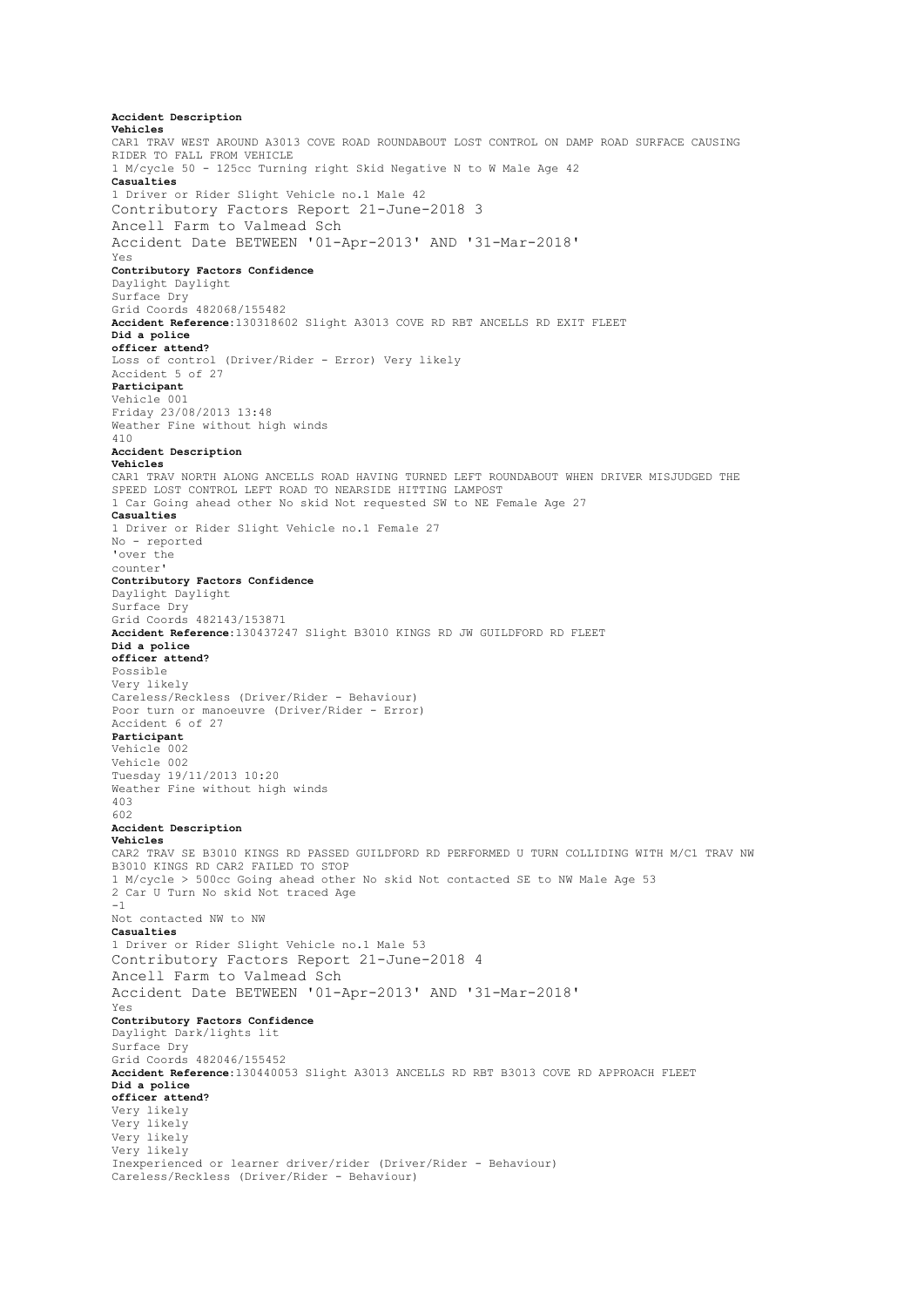Loss of control (Driver/Rider - Error) Exceeding speed limit (Driver/Rider - Injudicious) Accident 7 of 27 **Participant** Vehicle 001 Vehicle 001 Vehicle 001 Vehicle 001 Thursday 21/11/2013 22:58 Weather Fine without high winds 306 410 602 605 **Accident Description Vehicles** CAR1 TRAV NE A3013 COVE RD APPROACHING RBT LOSES CONTROL ON /HAND BEND SPINS INTO CAR2 TRAV SW HAVING LEFT RBT 1 Car Going ahead left hand bend Skid Negative W to NE Male Age 17 2 Car Going ahead other No skid Negative NE to SW Male Age 65 **Casualties** 1 Driver or Rider Slight Vehicle no.2 Male 65 Yes **Contributory Factors Confidence** Daylight Daylight Surface Dry Grid Coords 481390/154989 **Accident Reference:**140014169 Slight A3013 FLEET RD JW CRANBROOK COURT FLEET **Did a police officer attend?** Other (Special Codes) Very likely Accident 8 of 27 **Participant** Vehicle 001 Monday 13/01/2014 13:02 Weather Fine without high winds 999 **Accident Description Vehicles** CAR1 TRAV NE A3013 FLEET RD WHEN DRIVER SNEEZED TRAFFIC AHEAD HAD SLOWED FOR TRAFFIC LIGHTS AHEAD CAR1 COLLIDED WITH REAR OF CAR2 PUSHING IT INTO THE REAR OF CAR3 1 Car Going ahead other No skid Negative SW to NE Female Age 48 2 Car Waiting to go ahead but held up No skid Negative SW to NE Female Age 18 3 Car Waiting to go ahead but held up No skid Negative SW to NE Male Age 23 **Casualties** 1 Driver or Rider Slight Vehicle no.1 Female 48 2 Passenger Slight Vehicle no.2 Female 37 3 Passenger Slight Vehicle no.3 Female 18 Contributory Factors Report 21-June-2018 5 Ancell Farm to Valmead Sch Accident Date BETWEEN '01-Apr-2013' AND '31-Mar-2018' Yes **Contributory Factors Confidence** Daylight Daylight Surface Dry Grid Coords 482180/155418 **Accident Reference:**140026739 Slight A3013 COVE RD O/S NUMBER 58A FLEET **Did a police officer attend?** Failed to look properly (Driver/Rider - Error) Very likely Accident 9 of 27 **Participant** Vehicle 001 Thursday 23/01/2014 13:34 Weather Fine without high winds 405 **Accident Description Vehicles** CAR1 TRAV EAST A3013 COVE RD FAILS TO SEE AND COLLIDES WITH REAR OF CAR2 STATIONARY WAITING TO TURN RIGHT INTO A RESIDENTIAL ADDRESS 1 Car Going ahead other No skid Negative W to E Female Age 17 2 Car Waiting to turn right No skid Negative W to S Male Age 56 **Casualties** 1 Driver or Rider Slight Vehicle no.1 Female 17 2 Passenger Slight Vehicle no.1 Female 21 3 Driver or Rider Slight Vehicle no.2 Male 56 Yes **Contributory Factors Confidence** Daylight Daylight Surface Dry Grid Coords 482233/155410 **Accident Reference:**140227070 Serious A3013 COVE RD O/S NUMBER 64 FLEET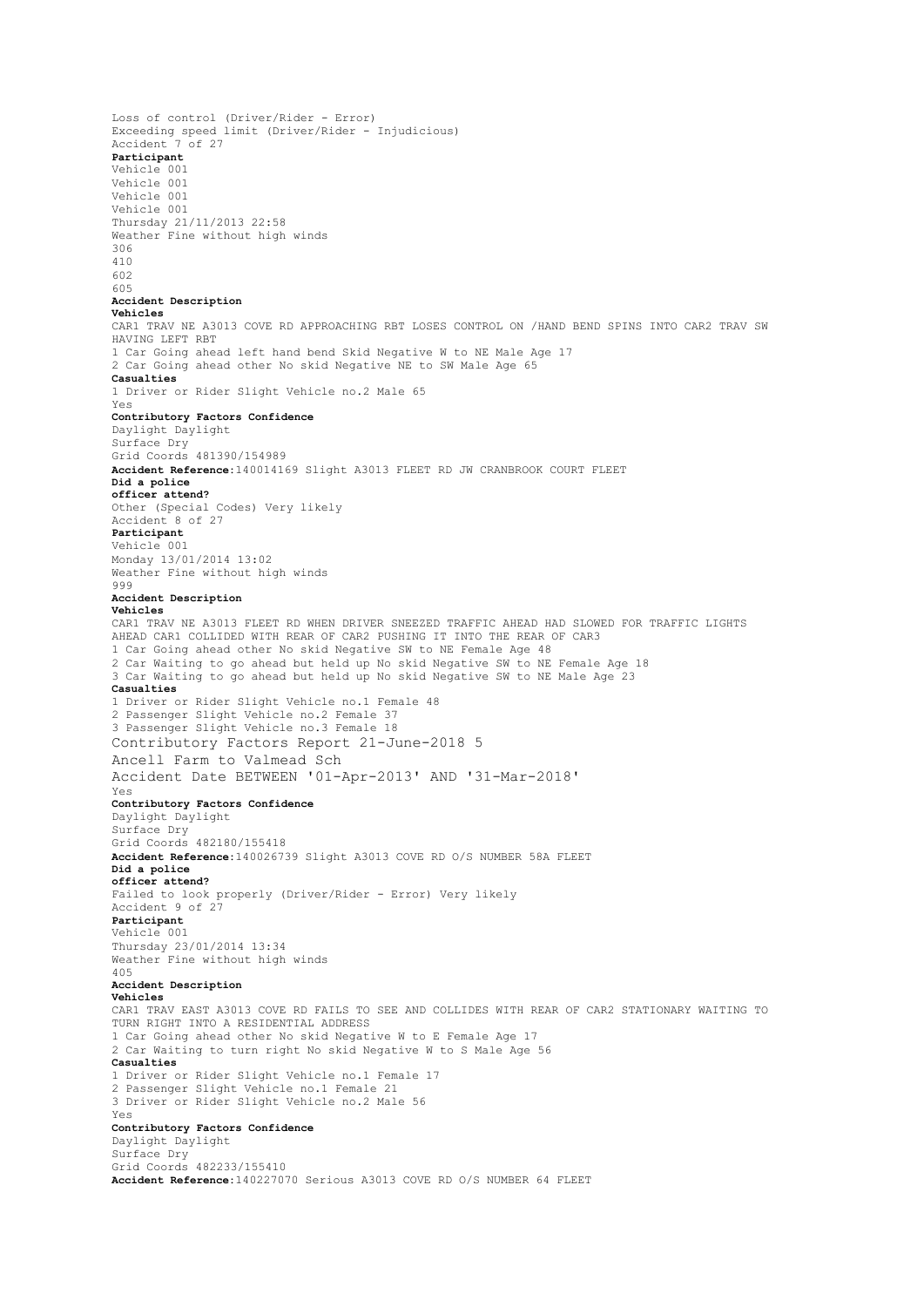**Did a police officer attend?** Possible Possible Possible Possible Failed to look properly (Driver/Rider - Error) Travelling too fast for conditions (Driver/Rider - Injudicious) Exceeding speed limit (Driver/Rider - Injudicious) Defective brakes (Vehicle Defects) Accident 10 of 27 Distraction in vehicle (Driver/Rider - Impairment) Distraction outside vehicle (Driver/Rider - Impairment) Possible Possible **Participant** Vehicle 002 Vehicle 002 Vehicle 002 Vehicle 002 Vehicle 002 Vehicle 002 Friday 27/06/2014 07:15 Weather Fine without high winds 203 306 307 405 509 510 **Accident Description Vehicles** CAR2 TRAV WEST A3013 COVE RD DRIVER STATES BRAKES FAILED AND VEH COLLIDED WITH REAR OF VAN1 PARKED PARTIALLY ON SOUTH KERB OF A3013 COVE ROAD WITH HAZARD LIGHTS ON 1 Van/Goods < 3.5t Parked No skid Negative Parked Male Age 67 2 Car Going ahead other No skid Negative E to W Male Age 21 **Casualties** 1 Driver or Rider Slight Vehicle no.1 Male 67 2 Driver or Rider Serious Vehicle no.2 Male 21 Contributory Factors Report 21-June-2018 6 Ancell Farm to Valmead Sch Accident Date BETWEEN '01-Apr-2013' AND '31-Mar-2018' Yes **Contributory Factors Confidence** Daylight Daylight Surface Dry Grid Coords 482293/153757 **Accident Reference:**140296417 Serious A323 ALDERSHOT RD J/W A323 NORRIS HILL RD FLEET **Did a police officer attend?** Loss of control (Driver/Rider - Error) Very likely Accident 11 of 27 **Participant** Vehicle 001 Saturday 16/08/2014 12:30 Weather Fine without high winds 410 **Accident Description Vehicles** M/C TURNING RIGHT TO TRAV SOUTHEAST TOWARDS EELMOOR RIDER LOST CONTROL CAUSING MACHINE TO LEAVE C/WAY ON N/S THEN ENTER VERGE 1 M/cycle > 500cc Turning right No skid Negative W to SE Male Age 39 **Casualties** 1 Driver or Rider Serious Vehicle no.1 Male 39 Yes **Contributory Factors Confidence** Daylight Daylight Surface Wet/Damp Grid Coords 481564/155564 **Accident Reference:**140362328 Slight A3013/B3013 MINLEY RD RBT JW A3013 W/BOUND APPROACH FLEET **Did a police officer attend?** Very likely Very likely Disobeyed give way or stop sign markings (Driver/Rider - Injudicious) Disobeyed give way or stop sign markings (Driver/Rider - Injudicious) Accident 12 of 27 **Participant** Vehicle 001 Vehicle 002 Tuesday 07/10/2014 10:48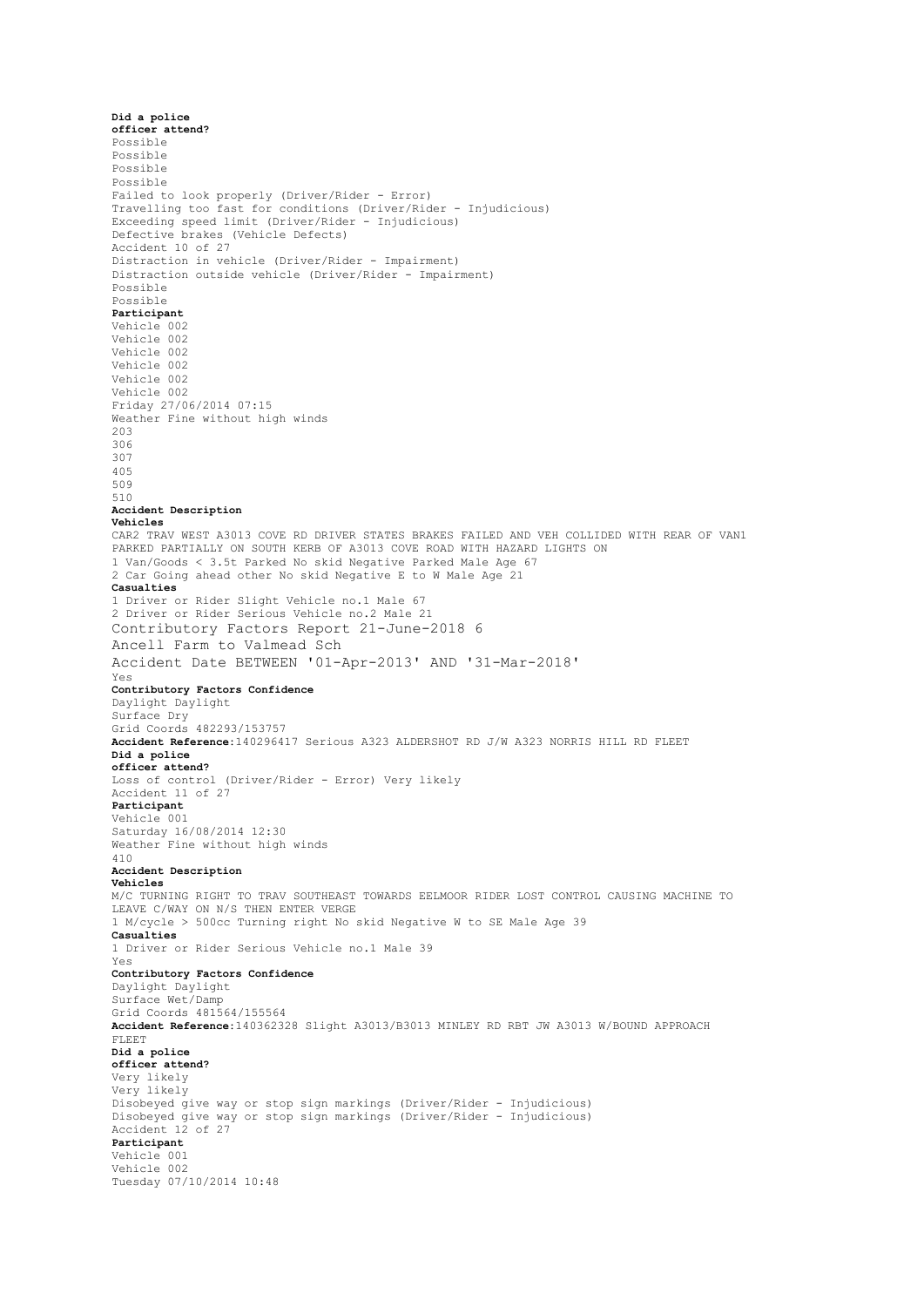Weather Fine without high winds 302 302 **Accident Description Vehicles** CAR1 TRAV SOUTH B3013 MINLEY RD ENTERED RBT AND AT A3013 COVE RD COLLIDED WITH O/SIDE OF CAR2 WHICH ENTERED RBT TO TURN LEFT FROM COVE ROAD. 1 Car Going ahead other No skid Negative N to S Female Age 41 2 Car Turning left No skid Negative E to S Male Age 53 **Casualties** 1 Driver or Rider Slight Vehicle no.2 Male 53 2 Passenger Slight Vehicle no.2 Female 19 Contributory Factors Report 21-June-2018 7 Ancell Farm to Valmead Sch Accident Date BETWEEN '01-Apr-2013' AND '31-Mar-2018' Yes **Contributory Factors Confidence** Daylight Dark/lights lit Surface Wet/Damp Grid Coords 481493/155159 **Accident Reference:**140434102 Serious A3013 STATION RBT JW A3013 FLEET RD NE/BOUND APPROACH FLEET **Did a police officer attend?** Very likely Very likely Failed to look properly (Driver/Rider - Error) Disobeyed give way or stop sign markings (Driver/Rider - Injudicious) Accident 13 of 27 **Participant** Vehicle 001 Vehicle 001 Thursday 04/12/2014 21:20 Weather Raining without high winds 302 405 **Accident Description Vehicles** CAR1 TRAV NE A3013 FLEET RD ENTERS RBT ACROSS PATH OF P/C2 TRAV NW NEG RBT AND COLLIDES CAUSING RIDER TO FALL OFF 1 Car Going ahead other No skid Negative SW to NE Female Age 66 2 Pedal Cycle Going ahead other No skid Not applicable SE to NW Male Age 44 **Casualties** 1 Driver or Rider Serious Vehicle no.2 Male 44 No - reported 'over the counter' **Contributory Factors Confidence** Daylight Daylight Surface Dry Grid Coords 481565/155576 **Accident Reference:**150004763 Slight A3013/B3013 MINLEY RD RBT JW A3013 COVE RD EXIT FLEET **Did a police officer attend?** Animal or object in carriageway (Road Environment Contrib) Possible Accident 14 of 27 **Participant** Vehicle 001 Monday 05/01/2015 14:19 Weather Fine without high winds 109 **Accident Description Vehicles** M/C1 TRAV SOUTH B3013 MINLEY RD ENTERED RBT INTENDING TO GO STRAIGHT ON BUT HIT BAG OF CABLE TIES LEFT IN ROAD CAUSING RIDER TO FALL 1 M/cycle 50 - 125cc Going ahead other Skid Not contacted N to S Male Age 70 **Casualties** 1 Driver or Rider Slight Vehicle no.1 Male 70 Contributory Factors Report 21-June-2018 8 Ancell Farm to Valmead Sch Accident Date BETWEEN '01-Apr-2013' AND '31-Mar-2018' Yes **Contributory Factors Confidence** Daylight Daylight Surface Wet/Damp Grid Coords 481505/154374 **Accident Reference:**150065546 Serious B3010 KINGS RD JW KENT RD FLEET **Did a police officer attend?** Failed to look properly (Driver/Rider - Error) Very likely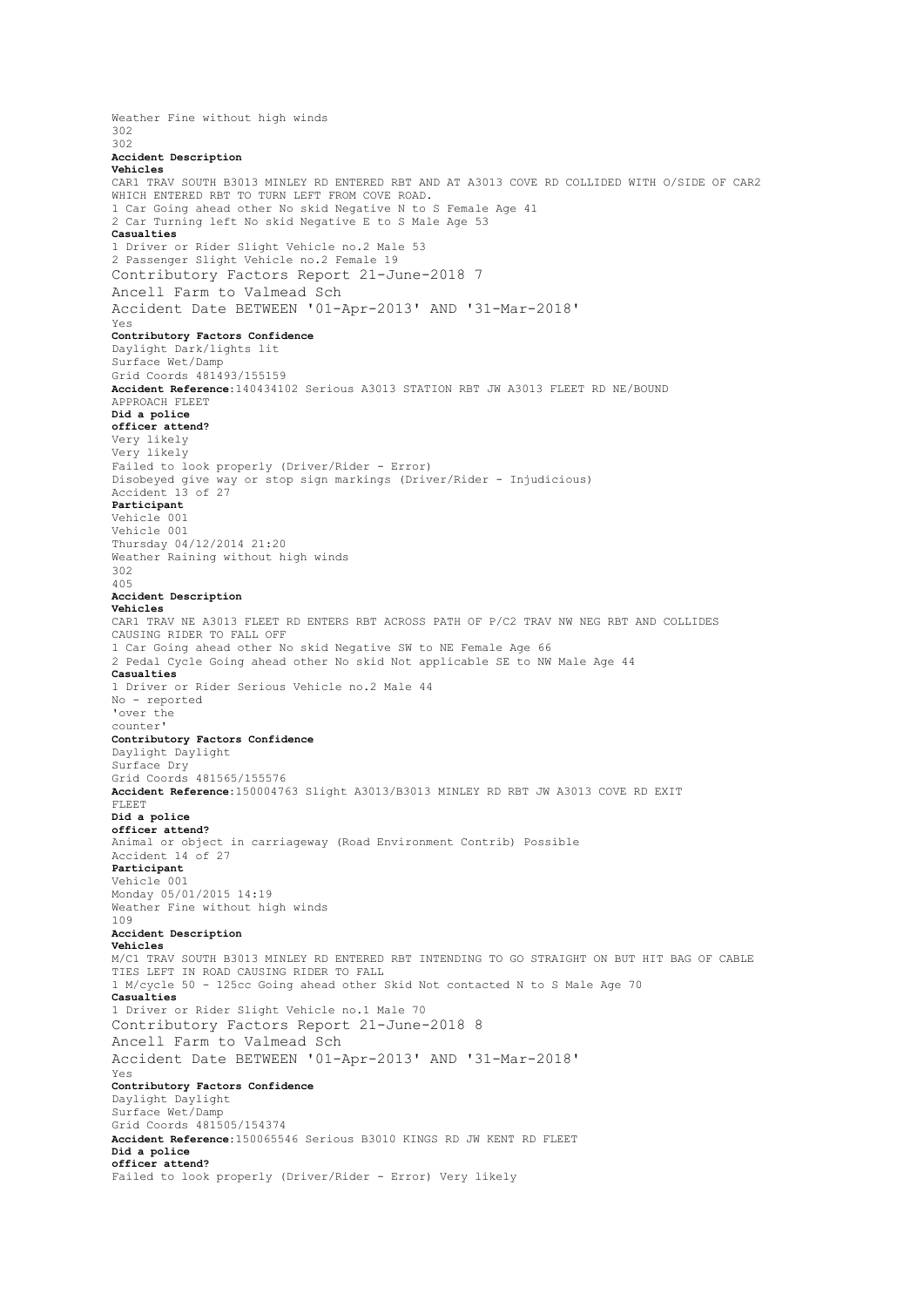Accident 15 of 27 **Participant** Vehicle 002 Wednesday 25/02/2015 08:00 Weather Raining without high winds 405 **Accident Description Vehicles** P/C2 TRAV SW KENT RD TURNED RIGHT ONTO B3010 KINGS RD COLLIDING WITH CAR1 TRAV SE B3010 KINGS RD 1 Car Going ahead other No skid Negative NW to SE Male Age 50 2 Pedal Cycle Turning right No skid Not applicable NE to NW Male Age 77 **Casualties** 1 Driver or Rider Serious Vehicle no.2 Male 77 Yes **Contributory Factors Confidence** Daylight Daylight Surface Dry Grid Coords 481986/153994 **Accident Reference:**150104949 Serious B3010 KINGS RD JW NUMBER 119 FLEET **Did a police officer attend?** Failed to judge other person's path/speed (Driver/Rider - Error) Very likely Accident 16 of 27 **Participant** Vehicle 003 Saturday 28/03/2015 14:25 Weather Fine without high winds 406 **Accident Description Vehicles** CAR1 TRAV SE B3010 KINGS RD SLOWED TO ALLOW CAR2 TO TURN RIGHT INTO KINGS RD FROM A DRIVEWAY OF 119 CAR3 TRAV SE OVERTOOK CAR1 AND COLLIDED WITH O/SIDE OF CAR1 1 Car Stopping No skid Negative NW to SE Female Age 41 2 Car Turning right No skid Negative NE to NW Male Age 69 3 Car O/T moving vehicle on its O/S No skid Negative NW to SE Male Age 21 **Casualties** 1 Passenger Serious Vehicle no.2 Male 68 2 Driver or Rider Slight Vehicle no.2 Male 69 Contributory Factors Report 21-June-2018 9 Ancell Farm to Valmead Sch Accident Date BETWEEN '01-Apr-2013' AND '31-Mar-2018' Yes **Contributory Factors Confidence** Daylight Dark/no lights Surface Dry Grid Coords 481540/155368 **Accident Reference:**150104513 Slight A3013 MINLEY RD O/S NO. 10 FLEET **Did a police officer attend?** Very likely Very likely Very likely Very likely Rider wearing dark clothing (Driver/Rider - Impairment) Impaired by alcohol (Driver/Rider - Impairment) Careless/Reckless (Driver/Rider - Behaviour) Impaired by drugs (Driver/Rider - Impairment) Accident 17 of 27 Illegal turn or direction of travel (Driver/Rider - Injudicious) Very likely **Participant** Vehicle 002 Vehicle 002 Vehicle 002 Vehicle 002 Vehicle 002 Saturday 28/03/2015 02:15 Weather Fine without high winds 502 602 501 507 305 **Accident Description Vehicles** CAR1 TRAV SOUTH TOWARDS FLEET COLLIDED HEAD ON WITH UNLIT P/C2 TRAV NORTH TOWARDS COVE ON WRONG SIDE OF C/WAY 1 Car Going ahead other No skid Negative N to S Female Age 25 2 Pedal Cycle Going ahead other No skid Not applicable S to N Male Age 19 **Casualties** 1 Driver or Rider Slight Vehicle no.2 Male 19 No - reported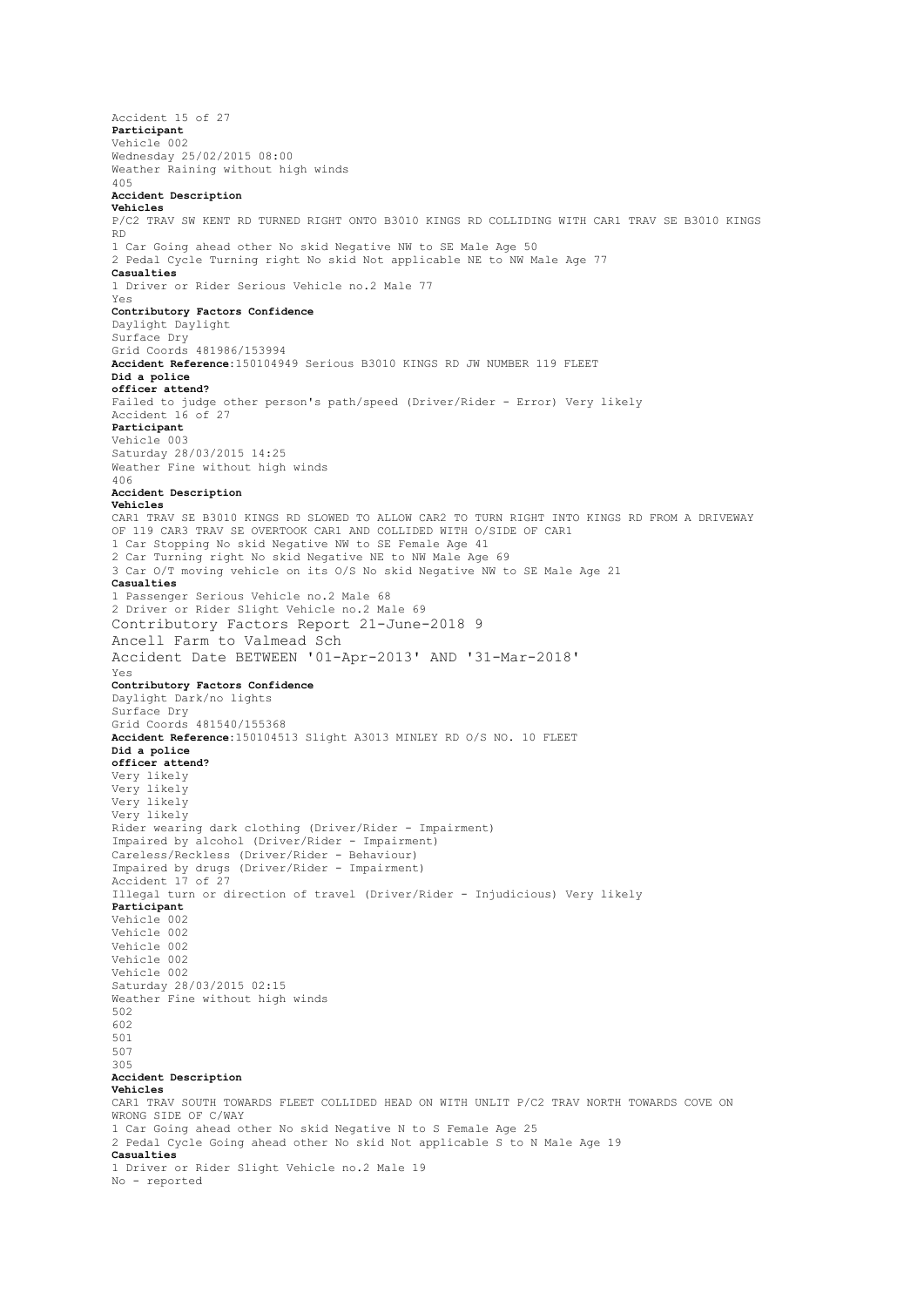'over the counter' **Contributory Factors Confidence** Daylight Daylight Surface Dry Grid Coords 481552/155573 **Accident Reference:**150287687 Slight A3013/B3013 MINLEY RD RBT JW A3013 MINLEY RD N/BOUND APPROACH FLEET **Did a police officer attend?** Possible Very likely Poor turn or manoeuvre (Driver/Rider - Error) Careless/Reckless (Driver/Rider - Behaviour) Accident 18 of 27 **Participant** Vehicle 001 Vehicle 002 Tuesday 18/08/2015 19:45 Weather Fine without high winds 602 403 **Accident Description Vehicles** CAR1 TRAV NORTH A3013 MINLEY RD IN LANE 1 ENTERED RBT INTENDING TO GO STRAIGHT ON TO B3013 MINLEY RD AND COLLIDED WITH N/SIDE OF CAR2 NEG RBT FROM RIGHT TURN LANE2 TURNING RIGHT FOR COVE ROAD. CAR1 LOST CONTROL 1 Car Going ahead other Skid Not contacted S to N Male Age 25 2 Car Going ahead other No skid Not contacted S to N Male Age 21 **Casualties** 1 Driver or Rider Slight Vehicle no.1 Male 25 Contributory Factors Report 21-June-2018 10 Ancell Farm to Valmead Sch Accident Date BETWEEN '01-Apr-2013' AND '31-Mar-2018' No - reported 'over the counter' **Contributory Factors Confidence** Daylight Daylight Surface Dry Grid Coords 481930/153550 **Accident Reference:**150413794 Slight VELMEAD RD JW VELMEAD JUNIOR SCHOOL FLEET **Did a police officer attend?** Failed to look properly (Driver/Rider - Error) Very likely Accident 19 of 27 **Participant** Vehicle 001 Friday 27/11/2015 14:14 Weather Fine without high winds 405 **Accident Description Vehicles** CAR1 TRAV NE ALONG VELMEAD ROAD TURNED RIGHT INTO VELMEAD JUNIOR SCHOOL ACROSS THE PATH OF AND COLLIDED WITH PC2 TRAV SW ALONG VELMEAD ROAD RIDER OF PC2 FELL FROM VEHICLE 1 Car Turning right No skid Not contacted SW to SE Female Age -1 2 Pedal Cycle Going ahead other No skid Not applicable NE to SW Female Age 53 **Casualties** 1 Driver or Rider Slight Vehicle no.2 Female 53 Yes **Contributory Factors Confidence** Daylight Dark/lights lit Surface Wet/Damp Grid Coords 482057/155467 **Accident Reference:**150448033 Slight A3013 COVE RD JW ANCELLS RD FLEET **Did a police officer attend?** Possible Very likely Failed to look properly (Driver/Rider - Error) Slippery road due to weather (Road Environment Contrib) Accident 20 of 27 **Participant** Vehicle 001 Vehicle 001 Monday 21/12/2015 18:50 Weather Raining with high winds 103 405 **Accident Description Vehicles** CAR2 TRAV NE ALONG A3013 COVE ROAD STOPPED AT THE RBT AT ANCELLS ROAD CAR1 BEHIND FAILED TO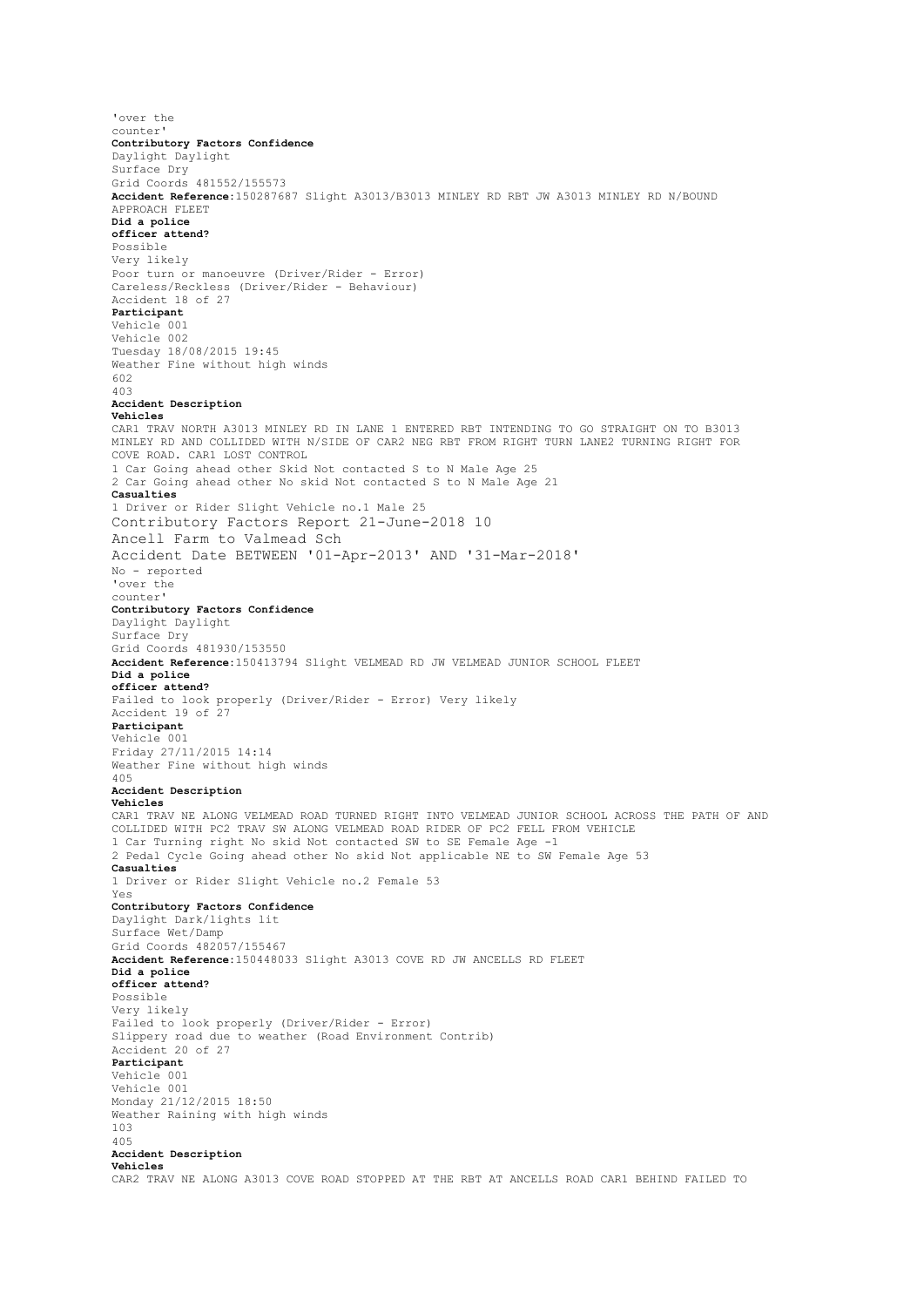STOP IN TIME AND COLLIDED WITH THE REAR OF CAR2 1 Car Going ahead other No skid Negative SW to NE Female Age 21 2 Car Waiting to go ahead but held up No skid Not requested SW to NE Female Age 56 **Casualties** 1 Passenger Slight Vehicle no.2 Female 76 Contributory Factors Report 21-June-2018 11 Ancell Farm to Valmead Sch Accident Date BETWEEN '01-Apr-2013' AND '31-Mar-2018' Yes **Contributory Factors Confidence** Daylight Dark/lights lit Surface Dry Grid Coords 481311/154862 **Accident Reference:**160000524 Serious A3013 FLEET RD JW AVONDALE RD FLEET **Did a police officer attend?** Very likely Very likely Very likely Very likely Failed to judge other person's path/speed (Driver/Rider - Error) Emergency vehicle on call (Special Codes) Careless/Reckless (Driver/Rider - Behaviour) Travelling too fast for conditions (Driver/Rider - Injudicious) Accident 21 of 27 **Participant** Vehicle 001 Vehicle 001 Vehicle 001 Vehicle 001 Friday 01/01/2016 02:23 Weather Fine without high winds 307 602 903 406 **Accident Description Vehicles** POLICE CAR1 TRAV NE ALONG A3013 FLEET ROAD ON EMERGENCY CALL OVERTOOK TAXI3 AND CAR2 AT THE SAME TIME CAR2 TURNED RIGHT INTO AVONDALE ROAD COLLISION OCCURED BETWEEN POLICE CAR1 AND CAR2 1 Car O/T moving vehicle on its O/S No skid Negative SW to NE Male Age 31 2 Car Turning right No skid Negative SW to SE Female Age 51 3 Taxi Going ahead other No skid Not requested SW to NE Male Age 23 **Casualties** 1 Driver or Rider Slight Vehicle no.1 Male 31 2 Passenger Slight Vehicle no.1 Female 29 3 Driver or Rider Serious Vehicle no.2 Female 51 No - reported 'over the counter' **Contributory Factors Confidence** Daylight Daylight Surface Dry Grid Coords 481360/154827 **Accident Reference:**160290282 Slight AVONDALE ROAD OUTSIDE OF NUMBER 3, FLEET, HAMPSHIRE **Did a police officer attend?** Aggressive driving (Driver/Rider - Behaviour) Very likely Accident 22 of 27 **Participant** Vehicle 001 Wednesday 03/08/2016 19:59 Weather Fine without high winds  $601$ **Accident Description Vehicles** CAS 1 (PASSENGER) LEANING INTO OPEN WINDOW TALKING TO THE DRIVER OF VEH 1 (CAR) STATIONARY ALONG AVONDALE ROAD, A DISPUTE OCCURS AND VEH 1 MOVES OFF IN A SE DIRECTION WITH CAS 1 STILL IN THE VEH CAUSING THEM TO FALL OVER 1 Car Starting No skid Not traced Age -1 Not contacted NW to SE **Casualties** 1 Passenger Slight Vehicle no.1 Female 27 Contributory Factors Report 21-June-2018 12 Ancell Farm to Valmead Sch Accident Date BETWEEN '01-Apr-2013' AND '31-Mar-2018' No - reported 'over the counter' **Contributory Factors Confidence**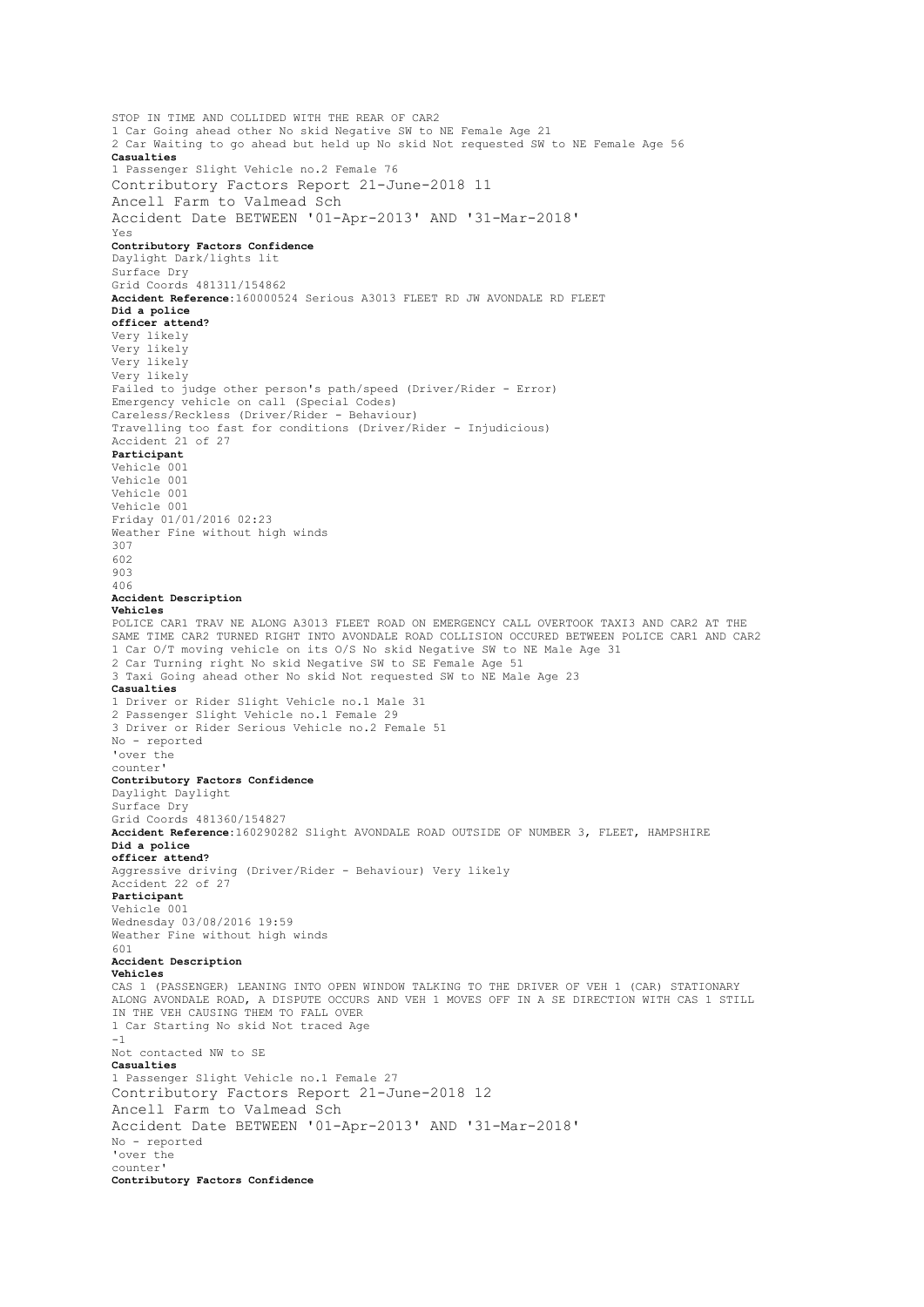Daylight Daylight Surface Dry Grid Coords 481580/155565 **Accident Reference:**160354394 Slight A3013 COVE RD/B3013 MINLEY RD RBT FLEET **Did a police officer attend?** Aggressive driving (Driver/Rider - Behaviour) Very likely Accident 23 of 27 **Participant** Vehicle 001 Monday 19/09/2016 17:38 Weather Fine without high winds 601 **Accident Description Vehicles** P/C2 TRAV WEST FROM COVE TOWARDS FLEET PASSING SLOW MOVING TRAFFIC ON N/S MOVED TO O/S TO PASS CAR1 WHICH MOVED TO N/S IN ORDER TO BLOCK P/C2 ON N/S AFTER P/C2 HAD PASSED CAR1 ON O/S DRIVER OF CAR1 COLLIDED WITH REAR O/S OF P/C2 1 Car Going ahead other No skid Not contacted E to W Male Age 33 2 Pedal Cycle Going ahead other No skid Not applicable E to W Male Age 48 **Casualties** 1 Driver or Rider Slight Vehicle no.2 Male 48 No - reported 'over the counter' **Contributory Factors Confidence** Daylight Daylight Surface Dry Grid Coords 481452/155087 **Accident Reference:**44170069047 Slight A3013 FLEET RD OUTSIDE NO 22 THE SHELL PETROL STATION FLEET **Did a police officer attend?** Possible Possible Possible Failed to signal/misleading signal (Driver/Rider - Error) Failed to judge other person's path/speed (Driver/Rider - Error) Failed to look properly (Driver/Rider - Error) Accident 24 of 27 **Participant** Vehicle 002 Vehicle 001 Vehicle 002 Wednesday 22/02/2017 07:35 Weather Fine without high winds 405 406 404 **Accident Description Vehicles** CAR2 TRAV SW ON A3013 FLEET ROAD TURNED RIGHT INTO SHELL PETROL STATION ACROSS THE PATH OF PC1 TRAV NE PC1 COLLIDED WITH NEARSIDE OF CAR2 1 Pedal Cycle Going ahead other No skid Not applicable SW to NE Male Age 50 2 Car Turning right No skid Not contacted NE to NW Female Age 21 **Casualties** 1 Driver or Rider Slight Vehicle no.1 Male 50 Contributory Factors Report 21-June-2018 13 Ancell Farm to Valmead Sch Accident Date BETWEEN '01-Apr-2013' AND '31-Mar-2018' Yes **Contributory Factors Confidence** Daylight Dark/lights lit Surface Dry Grid Coords 481250/154566 **Accident Reference:**44170321632 Slight B3010 KINGS ROAD AT JUNCTION WITH ALBERT STREET, FLEET, HAMPSHIRE **Did a police officer attend?** Very likely Very likely Poor turn or manoeuvre (Driver/Rider - Error) Failed to look properly (Driver/Rider - Error) Accident 25 of 27 **Participant** Vehicle 002 Vehicle 002 Saturday 19/08/2017 22:40 Weather Fine without high winds 405 403 **Accident Description**